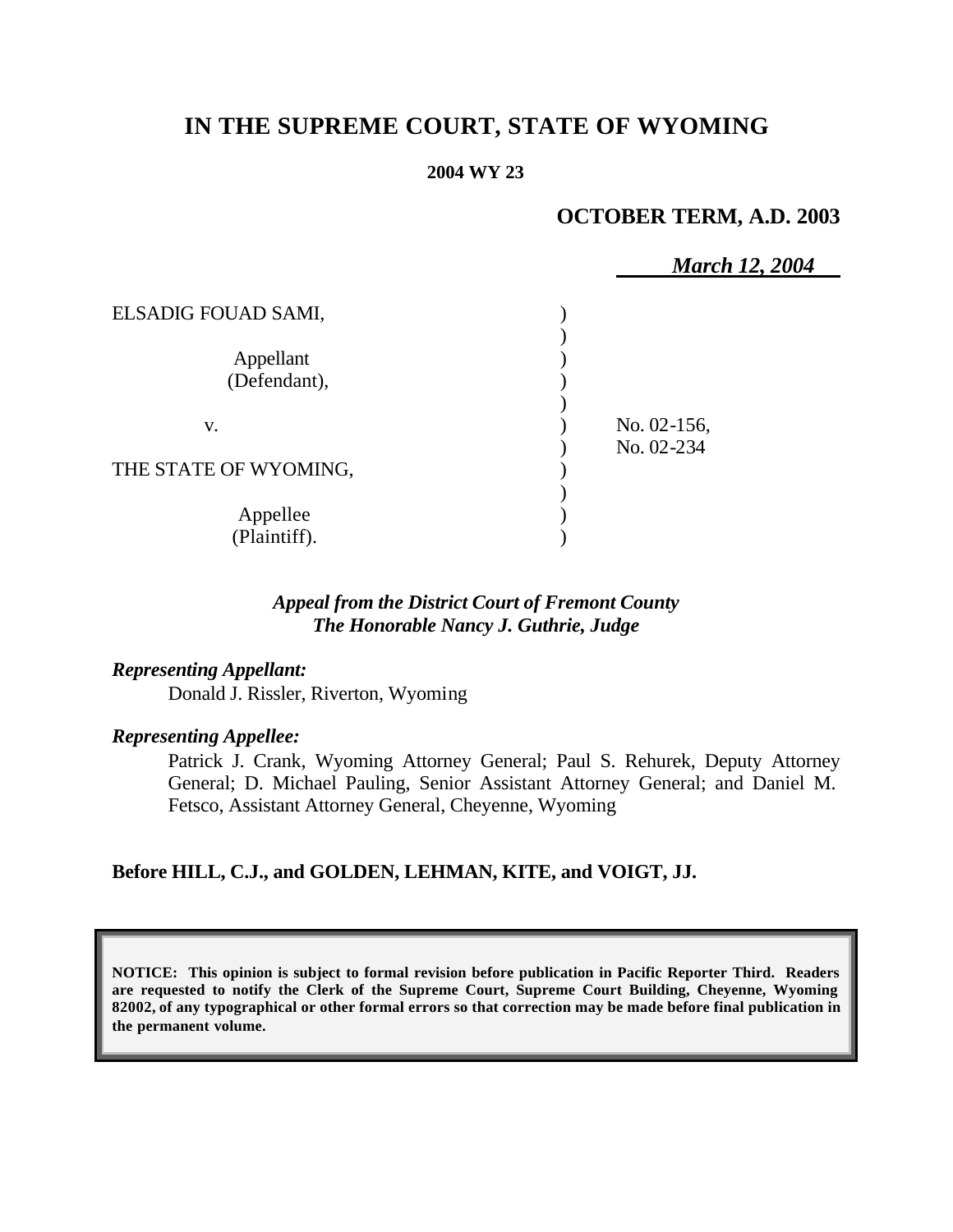**GOLDEN**, Justice.

[¶1] Appellant Elsadig Fouad Sami challenges the sufficiency of the factual basis underlying his guilty plea to felonious restraint and the sufficiency of the evidence to revoke his probation. We find that the factual basis was sufficient to support Sami's guilty plea and the evidence was sufficient to revoke his probation.

[¶2] The order of conviction is affirmed.

### **ISSUES**

[¶3] Sami presents this statement of the issues for our review:

I. Was there a proper factual basis presented at Appellant's July 12, 2002 change of Plea Hearing sufficient for the Court to enter a finding of Guilty?

II. Was the evidence presented at the Revocation Hearing sufficient to revoke the Appellant's probation?

The State rephrases the issues as:

l

I. Was the factual basis presented at the July 12, 2000, change of plea hearing sufficient to support the Appellant's guilty plea and his conviction for felonious restraint?

II. Did the district court abuse its discretion in revoking Appellant's probation?

## **FACTS**

[¶4] Sami was originally charged with first degree sexual assault. The probable cause affidavit alleged that Sami forced his victim to submit to anal intercourse, and preliminary medical reports indicated that the victim had blood on swabs taken of her anus. In July 2000, pursuant to a plea agreement, the prosecutor filed an Amended Information charging Sami with battery, a misdemeanor, in violation of Wyo. Stat. Ann.  $\S$  62-501, and felonious restraint, a felony, in violation of Wyo. Stat. Ann. § 6-2-202. Sami pled guilty to both battery and felonious restraint. The district court sentenced Sami for battery but deferred his guilty plea to felonious restraint, without entering a judgment of guilt or conviction, pending Sami's successful completion of three years of supervised probation in accordance with Wyo. Stat. Ann.  $\S 7-13-301$ <sup>1</sup>

<sup>&</sup>lt;sup>1</sup> The relevant portion of Wyo. Stat. Ann. § 7-13-301 (LexisNexis 2003) states: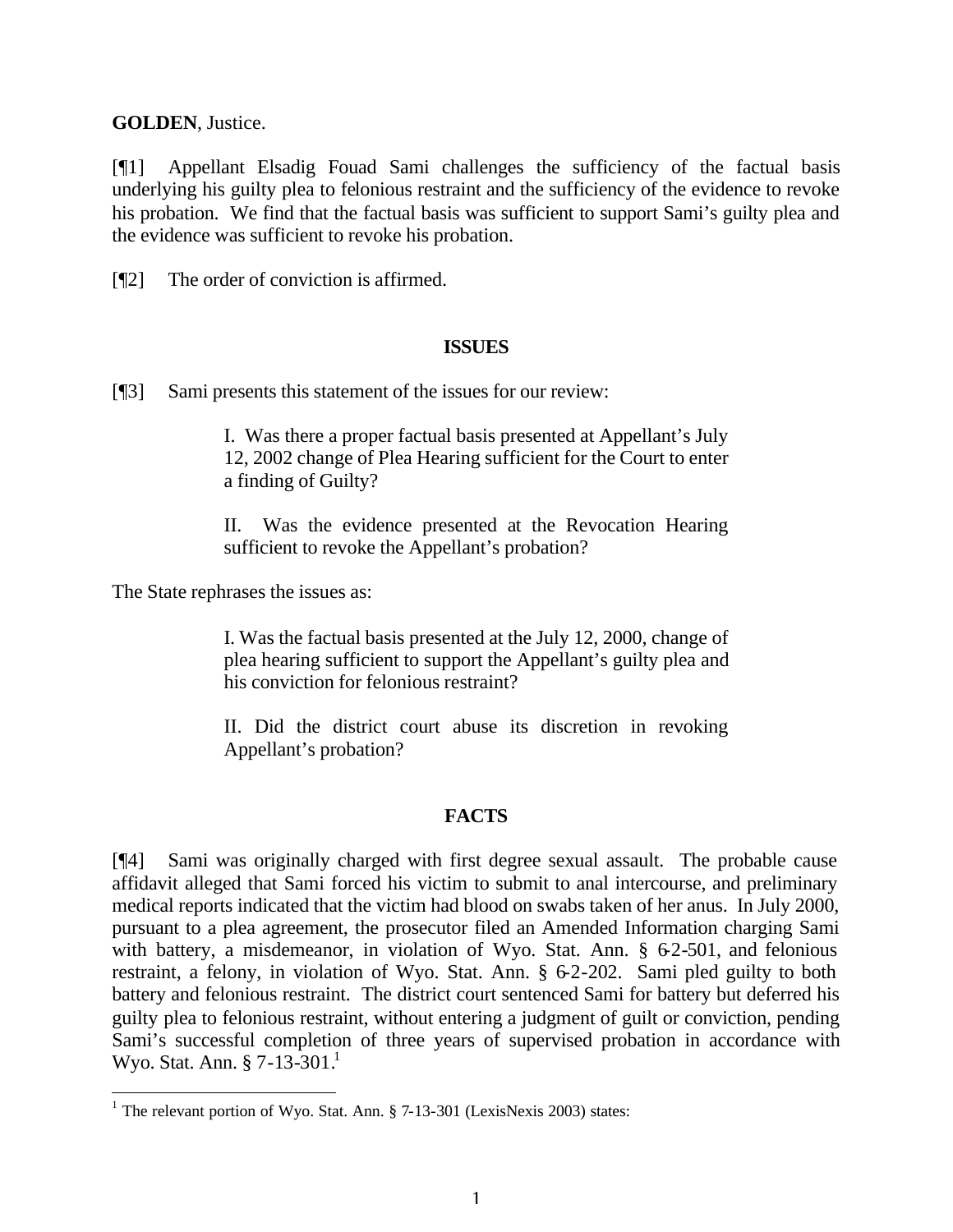[¶5] In March 2002, the State petitioned the district court to revoke Sami's probation, alleging that he violated a term of the "Probation/Parole Agreement" he had executed with the Department of Corrections, Division of Probation and Parole. After an evidentiary hearing, the district court revoked Sami's probation, entered a judgment of guilt or conviction for felonious restraint and sentenced Sami for that offense. Sami appealed from the district court's order revoking his probation and the district court's subsequent judgment and sentence for felonious restraint. These appeals were consolidated for our review.

#### **DISCUSSION**

#### *Sufficiency of Factual Basis*

l

[¶6] Sami first argues that the district court failed to obtain a sufficient factual basis to support the felonious restraint guilty plea. In particular, Sami contends that the factual basis developed at his change of plea hearing did not establish that he had restrained the victim under circumstances exposing her to a risk of serious bodily injury. Sami does not claim any other error with respect to the entry of his guilty plea.

[¶7] The elements of felonious restraint are set forth in Wyo. Stat. Ann. § 6-2-202 (LexisNexis 2003), which states:

> (a) A person is guilty of felonious restraint if he knowingly: (i) Restrains another unlawfully in circumstances exposing him to risk of serious bodily injury[.]

"Serious bodily injury" is defined as "bodily injury which creates a substantial risk of death or which causes miscarriage, severe disfigurement or protracted loss or impairment of the function of any bodily member or organ." Wyo. Stat. Ann. §  $6-1-104(a)(x)$  (LexisNexis 2003). "Bodily injury" means "physical pain, illness or any impairment of physical condition."  $§ 6-1-104(a)(i)$ .

[¶8] "The felonious restraint statute is violated when a risk of serious bodily injury occurs and the action causing that risk is an unlawful restraint." *Williams v. State,* 2002 WY 136, ¶9, 54 P.3d 248, ¶9 (Wyo. 2002). The statutory language "adopts that of the Model Penal Code," *id.*, and

<sup>(</sup>a) If a person who has not previously been convicted of any felony is charged with or is found guilty of or pleads guilty or no contest to any misdemeanor except any second or subsequent violation of W.S. 31-5- 233 or any similar provision of law, or any second or subsequent violation of W.S. 6-2-501(a) or (b) by a household member as defined by W.S. 35-21-102 against any other household member or any similar provision of law, or any felony except murder, sexual assault in the first or second degree, aggravated assault and battery or arson in the first or second degree, the court may, with the cons ent of the defendant and the state and without entering a judgment of guilt or conviction, defer further proceedings and place the person on probation for a term not to exceed five (5) years upon terms and conditions set by the court.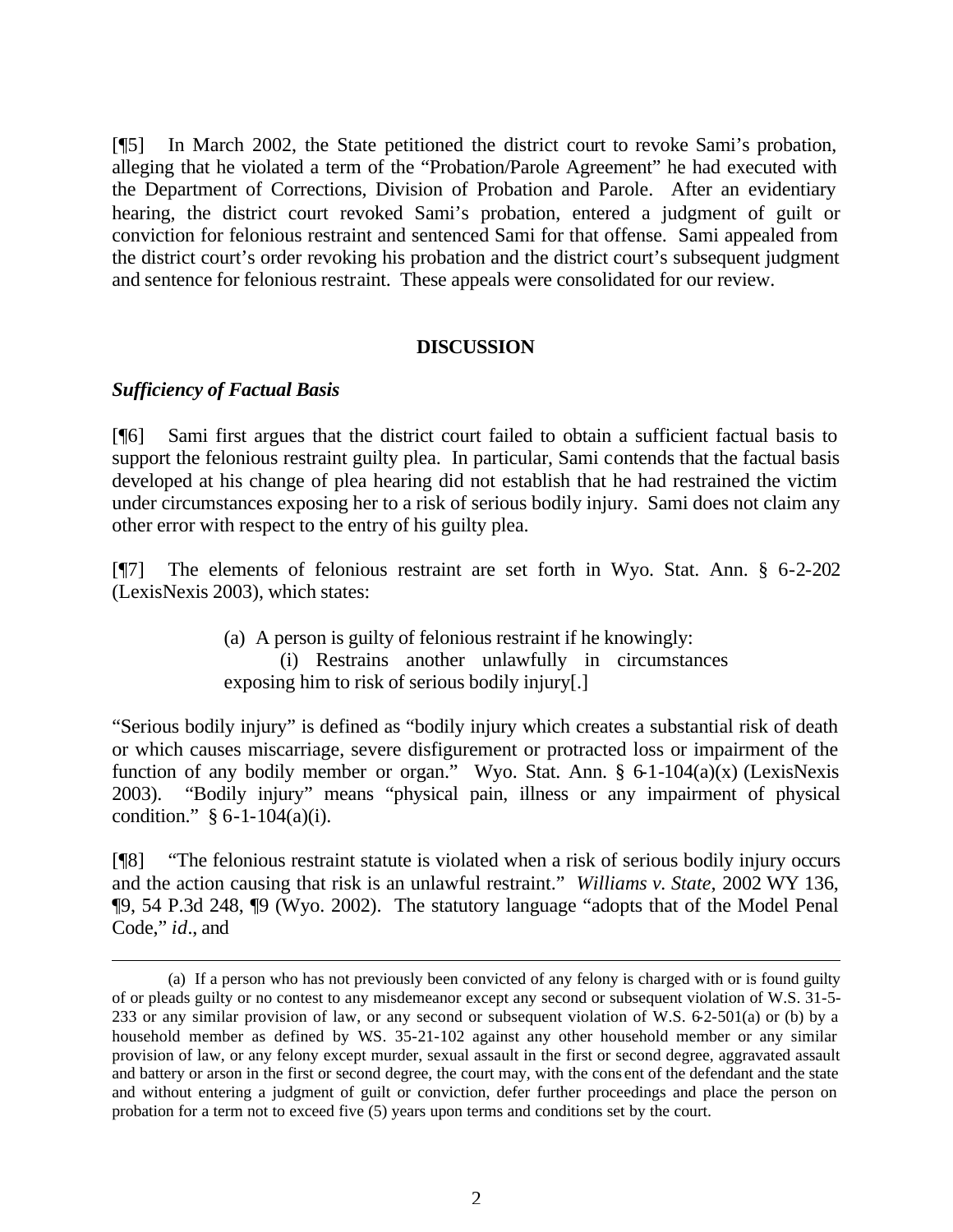requires proof that the accused acted knowingly, meaning he "must have been aware that he was restraining his victim, that the restraint was unlawful, and that it exposed the victim to [the requisite] physical danger."

*Id.*, **[10** (quoting Model Penal Code § 212.2 cmt. 2, at 242 (Proposed Official Draft 1962)). It "does not require that . . . these results actually occur but only that the actor create a risk of such harm." Model Penal Code, *supra*, at 241. "This formulation reaches the actor who is reckless with respect to [the requisite] physical harm by punishing one who is aware of the risk thereof." *Williams,* ¶10 (quoting Model Penal Code, *supra*, at 243). "That the actor unlawfully restrains another under circumstances creating risk of serious harm is sufficient to call for felony sanctions and thus to differentiate this offense from the misdemeanor of false imprisonment." Model Penal Code, *supra,* at 240.

### **1. Standard of Review**

## [¶9] W.R.Cr.P. 11(f) provides:

*Determining accuracy of plea.* – Notwithstanding the acceptance of a plea of guilty, the court should not enter a judgment upon such plea without making such inquiry as shall satisfy it that there is a factual basis for the plea.

This Court reviews the conduct of a hearing in which a guilty plea is entered as a whole. *Mehring v. State,* 860 P.2d 1101, 1106 (Wyo. 1993). "Our inquiry determines if the district court sufficiently described the nature of the charges, including the possible penalties; informed the defendant of the right to representation; informed the defendant of the rights waived by a guilty plea; and obtained a factual basis for the plea." *Id.* The intent of the procedural requirements is to prevent the individual charged with a crime from being misled into a waiver of substantial rights. *Id.* W.R.Cr.P. 11 requires that the district court satisfy itself that a factual basis exists for the guilty plea before accepting such plea. *Rude v. State,*  851 P.2d 15, 18 (Wyo. 1993). A sufficient inquiry includes a determination that the defendant understood his conduct, in light of the law, to be criminal. *Barnes v. State,* 951 P.2d 386, 389 (Wyo. 1998). Rule 11 does not require proof beyond a reasonable doubt that a defendant who pleads guilty is actually guilty nor does it require complete descriptions of the elements in accepting a plea. *Mehring*, 860 P.2d at 1108-09; *see* W.R.Cr.P. 11(b).

> The courts of our land do not function with scripts requiring each participant to perform his or her specific part in the same manner on each occasion. We should never mistake the presence of the printed or spoken word for comprehension. A ritualistic expression of verbiage, complete with legal terminology and excess, may provide a comfortable layer of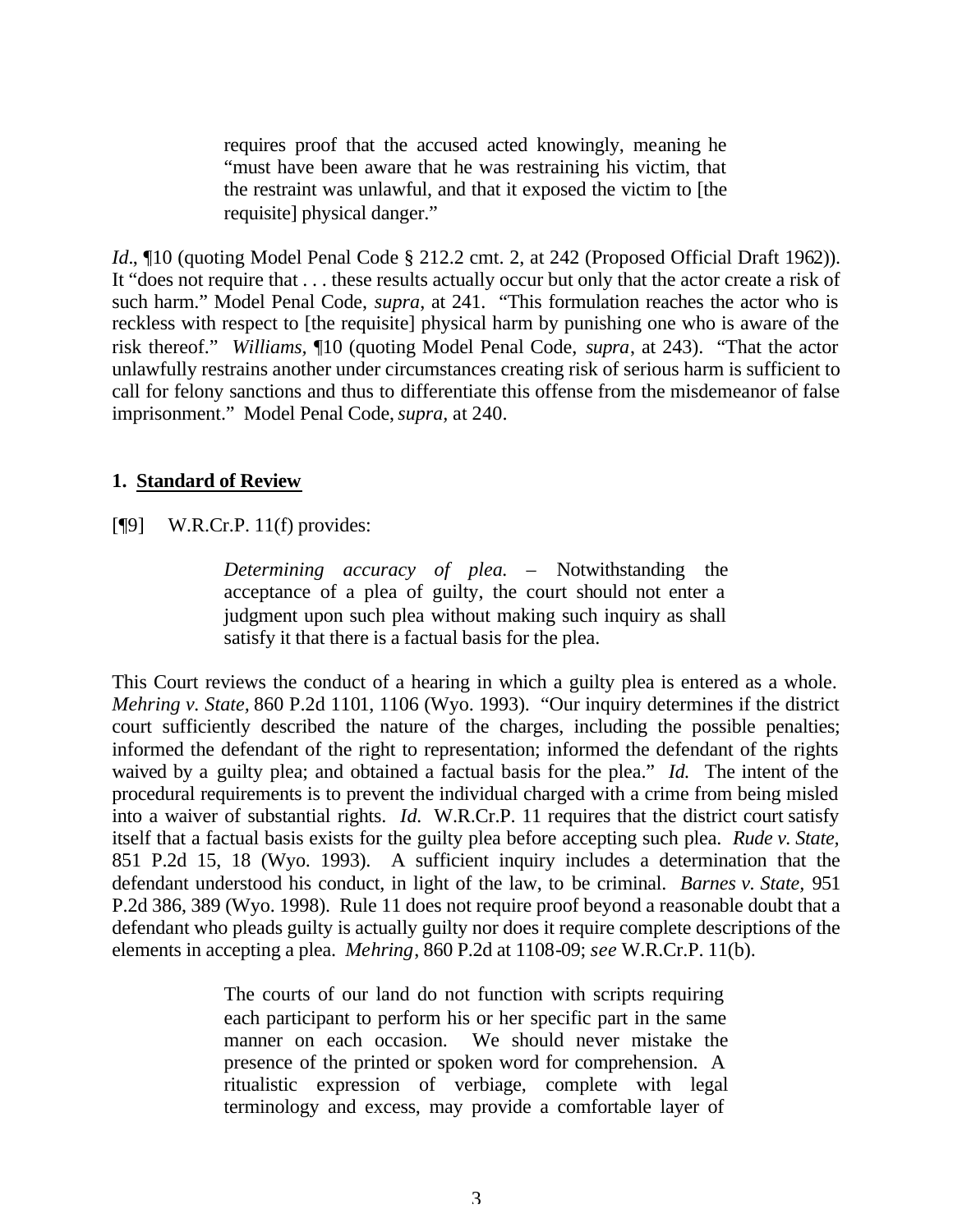support for technically demanding members of the bar, but would provide little real assurance that the accused actually understands what is about to be accomplished.

*Mehring*, 860 P.2d at 1108-09.

[¶10] A record composed of the defendant's testimony and admissions and/or the state's presentation of evidence discloses a factual basis. The trial judge may properly draw inferences from the defendant's admissions or the evidence presented by the state to satisfy all elements of the crime to which the defendant is pleading guilty. *Rude,* 851 P.2d at 18.

### **2. Factual Basis**

[¶11] At the change of plea hearing in the instant case, Sami was sworn as a witness, and the following colloquy occurred:

> The Court: ... Okay. Mr. Sami, tell me about April  $5<sup>th</sup>$ , please. Tell me about [the victim]. Maybe I can just make it easier. Did you hit or push her or grab her in a rude or angry manner on that day?

Sami: Yes, Your Honor. I pushed down and lay on her top.

The Court: You--pardon?

Sami: I lay on her top. I push her down and lay on her.

The Court: And was this on or about April 5, 2000?

Sami: Yes, Your Honor.

The Court: And where was this? Was it in Riverton, Wyoming?

Sami: Yes, Your Honor.

The Court: Okay. And so you pushed her on [sic] laid on her top?

Sami: Uh-huh.

The Court: On the top of her body?

Sami: Yes, Your Honor.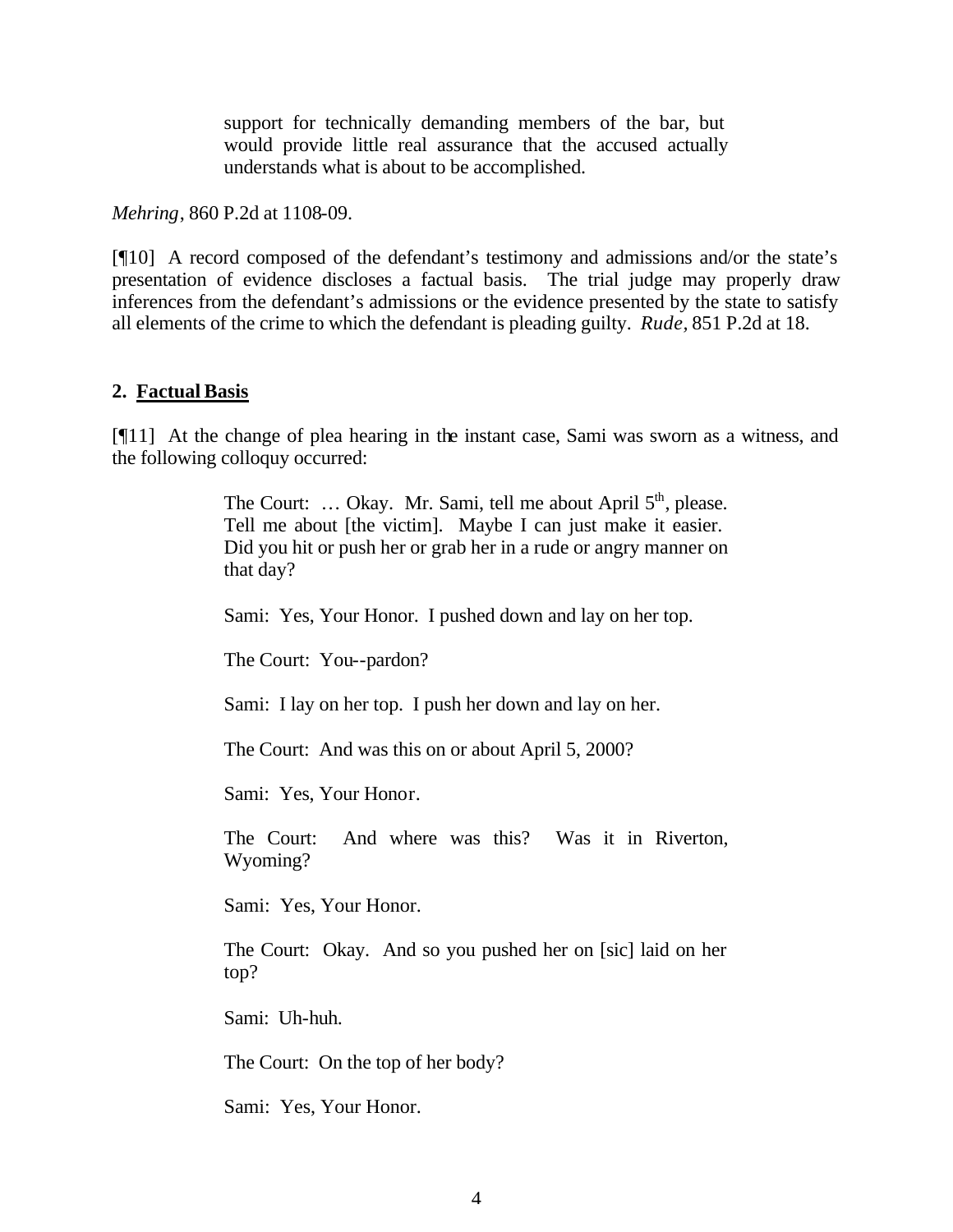The Court: Okay. And were you angry at her or –

Sami: We kind of have a little bit, kind –

The Court: Was it in a rude manner, an angry manner that you were on top of her?

Sami: It was in anger, My Honor.

The Court: Angry?

Sami: Yes.

The Court: Tell me again, Mr. Sami, about the felonious restraint. First of all, tell me where you were. You were still in Riverton. At your home; is that correct?

Sami: No. We were visiting in – I came from Fort Collins and we were at CWC Campus.

The Court: And that's in Riverton?

Sami: And that's in Riverton.

The Court: Okay.

Sami: And then after I lay on top of her, then I touch her breast.

The Court: Did you not let her get up, you unlawfully restrain her or –

Sami: I didn't force her doing anything.<sup>[2]</sup> I just touched her breast after lay on top of her.

The Court: [Prosecutor's name], can you – You didn't let her get up, though, did you?

Sami: No, Your Honor.

l

 $2^{2}$  Sami does not argue that this statement--vis a vis the prosecutor's subsequent representation that he would have produced unspecified evidence at trial that Sami engaged in nonconsensual sexual intercourse with the victim--somehow transformed Sami's guilty plea into a ple a pursuant to *North Carolina v. Alford*, 400 U.S. 25, 91 S.Ct. 160, 27 L.Ed.2d 162 (1970), the acceptance of which plea may require that there be "strong evidence of actual guilt." *Johnston v. State*, 829 P.2d 1179, 1181 (Wyo. 1992).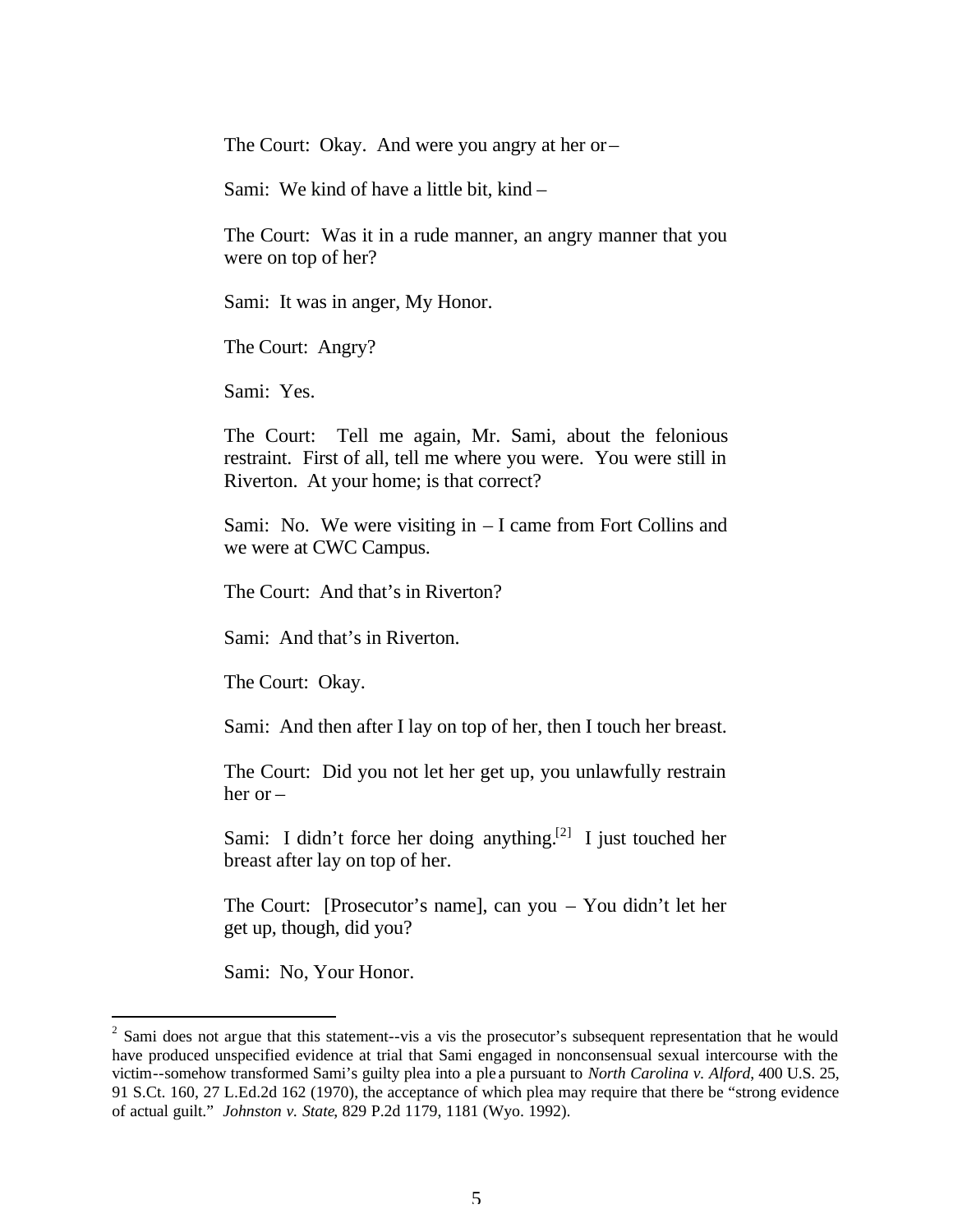The Court: Okay. [Prosecutor's name]  $- I$  might  $-$  the Court might need some help. Do you have anything to flesh out the unlawful restraint? Mr. Sami admitting that he did not let her get up, that would satisfy that. But the – under circumstances exposing her to risk of serious bodily harm. Is there anything in the reports or –

[Prosecutor:] Yes, Your Honor. The State's evidence would have been, had this case gone to trial, that the sexual contact and intercourse that was engaged in was not consensual, and it would be our position that in that case, and either through means of the contact that's had at the time or on the basis that a victim might resist and be faced with retaliation if they do, we think that meets the element of exposing her to a risk of serious bodily injury.

The Court: Okay. Based on your testimony, Mr. Sami, as well as the explanation by the county attorney, I am going to find that there's a factual basis for your guilty plea to the misdemeanor battery, and that there is also a factual basis to your guilty plea of felonious restraint.

[¶12] Sami contends that this factual basis does not establish that the restraint occurred under circumstances creating a risk of serious bodily injury, an element of the crime of felonious restraint. Specifically, he contends that this record does not show that he caused any bodily injury to his victim. However, the crux of the debate is whether Sami's behavior (angrily throwing the victim on a bed, laying on top of her and preventing her from getting up, touching her breast, and then performing nonconsensual sexual intercourse on the unlawfully restrained victim) knowingly exposed the victim to the risk of physical pain, illness or any impairment of physical condition which causes impairment of the function of any bodily member or organ. We think that a district court in seeking a factual basis for a guilty plea to felonious restraint can, without more, infer that the victim of restrained, forcible nonconsensual sexual intercourse was subjected to such violence from that particular act that the court could reasonably conclude that she had been *exposed* to a *risk* of serious bodily injury. *See Rude,* 851 P.2d at 18 (the element of premeditation can be inferred from all of the facts and circumstances). Additionally, the prosecutor also reasoned that the defendant's criminal conduct exposed the victim to *risk of* serious bodily injury, as statutorily defined, if she tried to resist that conduct and the defendant in his angry state retaliated against her. The *risks of* serious bodily injury are established by both the defendant's words and the prosecutor's words. We hold that the factual basis was sufficient to support the defendant's guilty plea.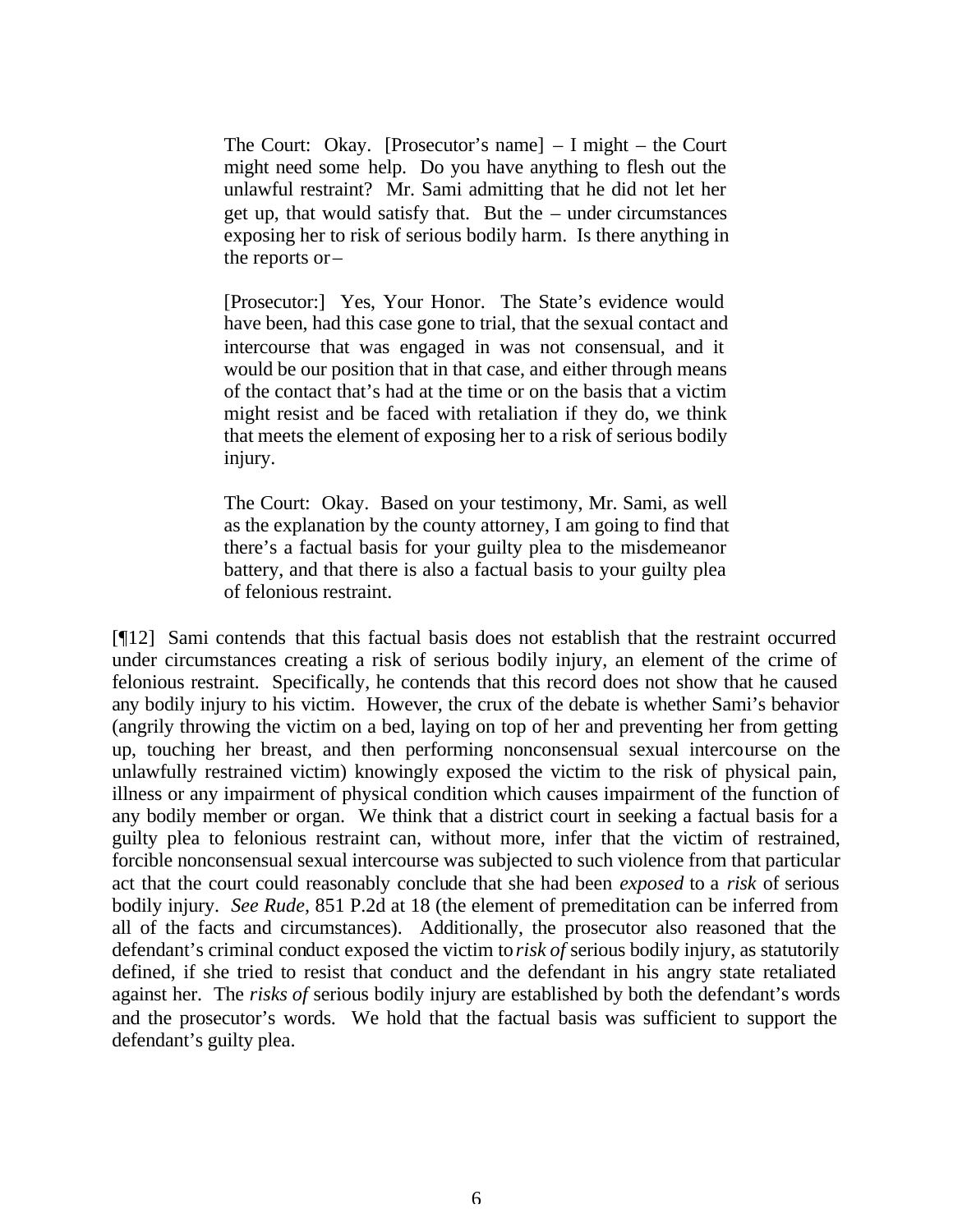## *Probation Revocation*

[¶13] As part of his Section 301 probation agreement, Sami agreed to a number of terms including obeying all laws and truthfully reporting contacts with law enforcement. On March 11, 2002, the State filed a petition to revoke Sami's Section 301 probation status for violations of these terms. The petition was based on assertions that Sami had been investigated by the Laramie police for inappropriately touching a sixteen-year-old girl; that a protective order had been entered against Sami for committing acts of domestic abuse against the victim; and that Sami had failed to report his contact with police regarding the abuse allegations.

[¶14] After Sami denied the allegations, the district court held a hearing on the petition, received evidence and witnesses' testimony and ruled that Sami had willfully failed to report a police contact to his probation officer. Sami's probation was revoked, and he was sentenced to a prison term that was suspended for five years of supervised probation. Sami contends that the evidence presented at the hearing was insufficient for the district court to revoke his probation. He further contends that his failure to report law enforcement contact was not willful and the district court abused its discretion in revoking his probation.

## **1. Standard of Review**

[¶15] A district court's decision to revoke probation is discretionary and will not be disturbed unless the record demonstrates a clear abuse of discretion. *Anderson v. State,* 2002 WY 46,  $\sqrt{25}$ , 43 P.3d 108,  $\sqrt{25}$  (Wyo. 2002). "The district court is required to make a conscientious judgment that the alleged violation occurred after considering the reasons underlying the conditions of probation, the violation of those conditions, and the reasons leading to the violation." *Id.* Judicial discretion is a composite of many things, among which are conclusions drawn from objective criteria; is means a sound judgment exercised with regard to what is right under the circumstances and without doing so arbitrarily or capriciously. *Id.* "The district court's determination that the probation agreement has been violated must be based upon verified facts and must be made pursuant to due process protections." *Id.* (internal quotation marks omitted). "[I]n order to revoke probation for the violation of a condition of probation not involving the payment of money, the violation must be willful, or, if not willful, must presently threaten the safety of society." *Id.*, ¶26.

## **2. Evidence of Willful Violation**

[¶16] At the hearing, Sami's probation officer testified that he had learned from police that Sami was under investigation for sexual assault on a minor. That investigation did not result in any charges; however, a motion for a protective order was filed that resulted in a finding that Sami had committed an act of domestic abuse against the minor. After the protective order was entered against him, Sami contacted an attorney who advised that the proceedings were civil in nature and should not have any effect upon Sami's Section 301 probation status.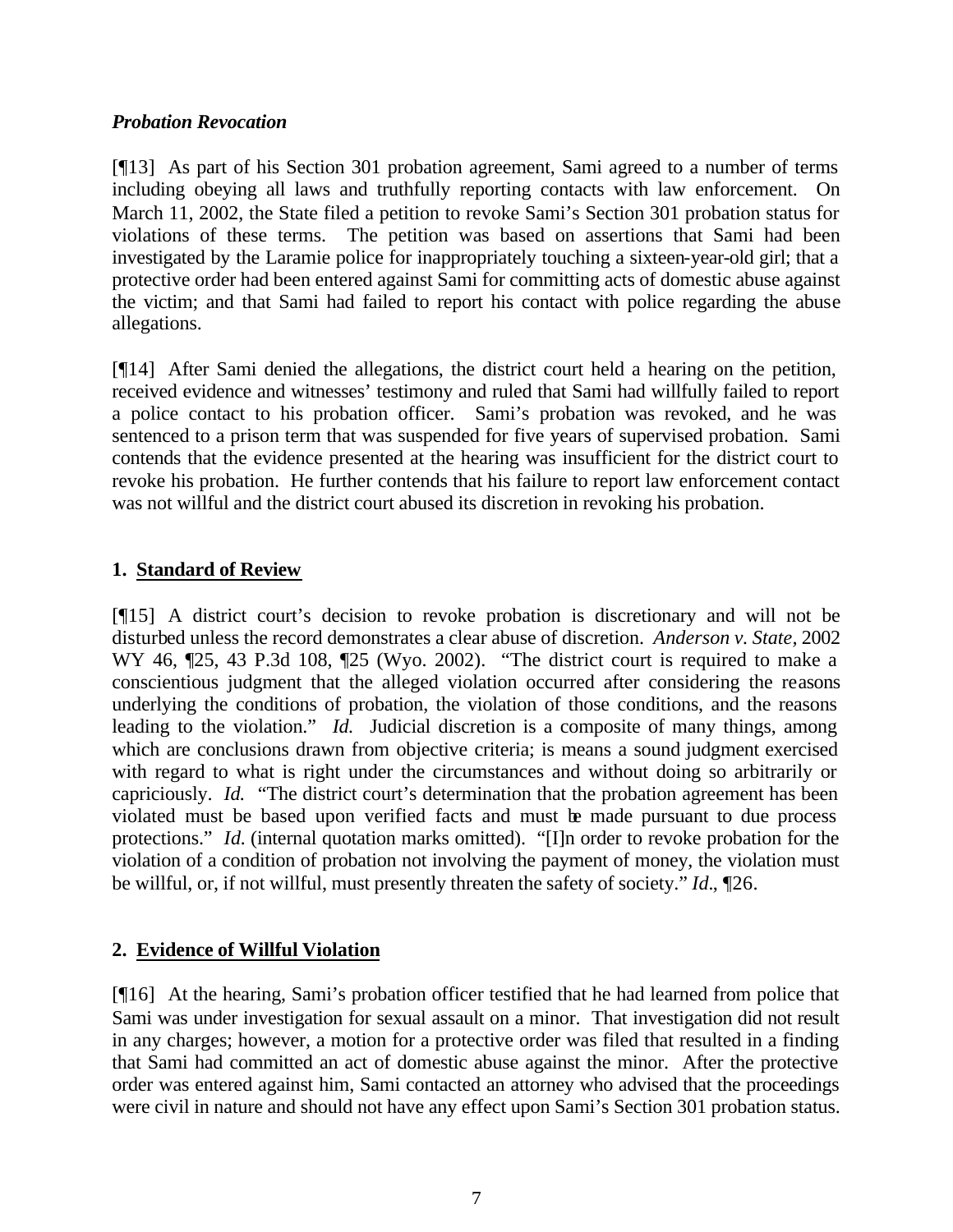Sami contended that he believed that he only had to report criminal proceedings to his probation officer and, based upon the legal advice that the protection order proceedings were civil, he did not feel he would violate the terms of his probation by not reporting the proceedings to his probation officer. At his next meeting with his probation officer, Sami was required to complete a written questionnaire that asked whether Sami had been in contact with law enforcement since his last report. Sami marked the box "no." Sami's probation officer questioned Sami about the incident, and Sami then reported it to his probation officer. Nevertheless, the probation officer filed an affidavit which led to the State's filing of a petition to revoke probation.

[¶17] The district court determined that it did not have to determine whether civil or criminal proceedings had occurred or whether Sami had committed an act of physical abuse against the minor. The court ruled:

> But the simple issue before this Court is, did Mr. Sami obey the simple rules of the probation and parole agreement? And about – out of those 12 rules, probably 8 of them could be boiled down to, you have to be truthful and honest with your probation officer.

> The Court found it a little incredible – more than a little incredible – that you, Mr. Sami, would not mention this contact, and that you didn't understand to check the box. You have been checking those boxes for a year and a half . . . . And yet, you immediately took those papers and went running to see an attorney because you thought there might be some – there might be some problem.

The district court determined that Sami had intentionally failed to reveal contact with law enforcement and revoked his probation.

[¶18] Although the record adequately supports the district court's finding that Sami intentionally marked the box "no," Sami contends that the violation was not willful and was the result of communication problems he experienced because he does not speak English very well. The district court determined that Sami's testimony was not credible. "Upon review, all that is necessary to uphold a district court's decision to revoke probation is evidence that it made a conscientious judgment, after hearing the facts, that a condition of probation had been violated." *Mapp v. State,* 929 P.2d 1222, 1225 (Wyo. 1996). The record shows the district court properly concluded Sami's violation of his probation agreement was willful and we find no abuse of discretion. The order revoking probation is affirmed.

## **CONCLUSION**

[¶19] The district court could properly infer from the defendant's admissions and the State's presentation of evidence that Sami had exposed his victim to the risk of serious bodily injury